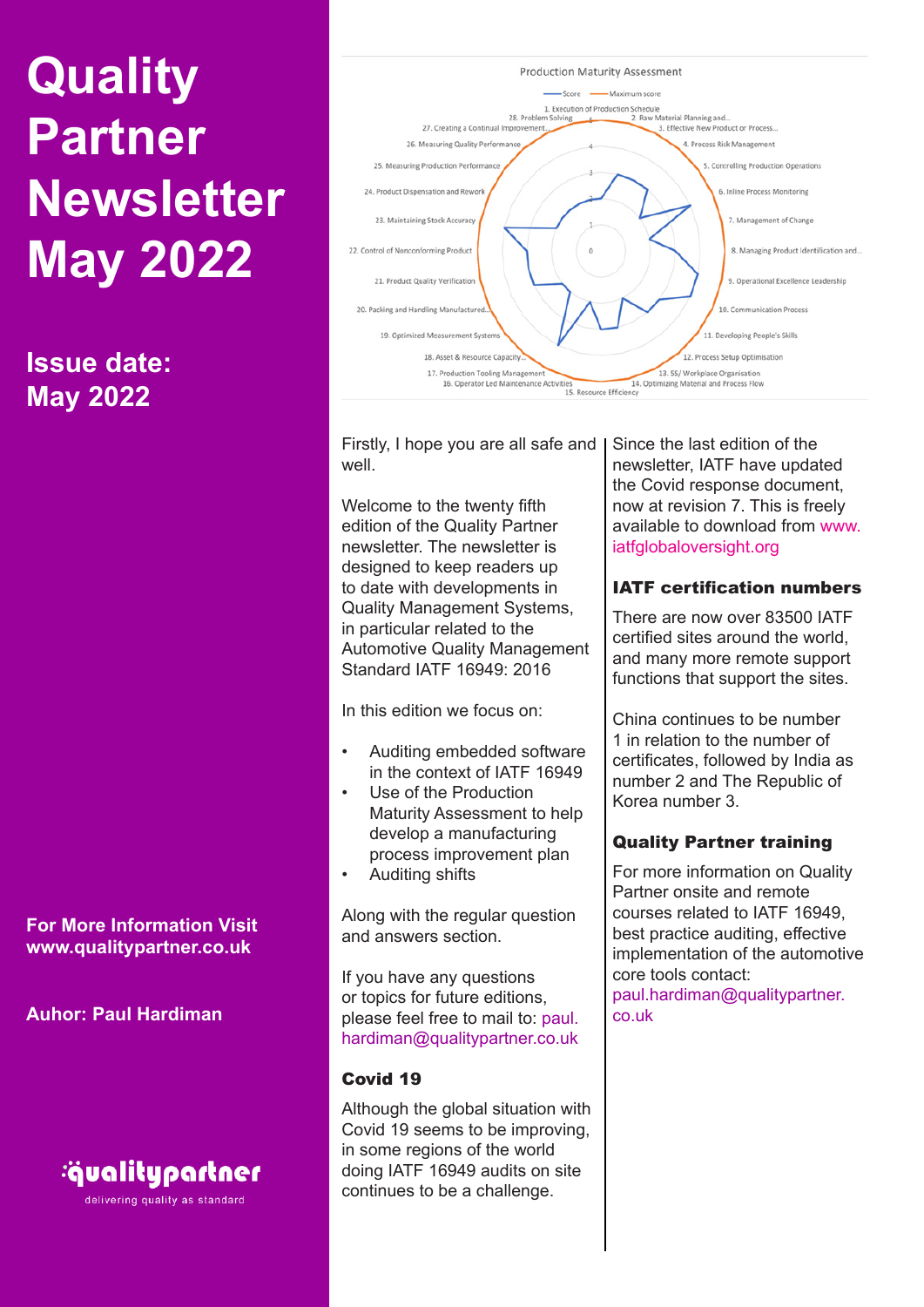# **Auditing embedded software in the context of IATF 16949**

Many of us will know that in the 2016 edition of IATF 16949 there were requirements added related to products with embedded software.



Firstly, we must understand the meaning of "embedded software"

A definition was added through SI 15 "embedded software"

*"Embedded software is a specialized programme stored in an automotive component (typically computer chip or other non-volatile memory storage) specified by the customer, or as part of the system design, to control its function(s).*

*To be relevant in the scope of IATF 16949 certification, the part that is controlled by embedded software must be developed for an automotive application (i.e., passenger cars, light commercial vehicles, heavy trucks, buses, and motorcycles; see Rules for achieving and maintaining IATF Recognition, 5th Edition, Section 1.0 Eligibility for Certification to IATF 16949, for what is eligible for "Automotive"). "*

*NOTE: Software to control any aspect of the manufacturing process (e.g., machine to manufacture a component or material) is not included in the definition of embedded software.*

The first key learning point is the software must end up in an automotive application, otherwise it is not eligible under the scope of IATF 16949. Although it is important, for example, for an organization to control machine or measuring and test equipment software version control, this is not in the scope of the "embedded software" requirements.

Out of the 83,500 IATF certified organizations, for the majority the requirements related to embedded software will not be applicable. However, under the IATF rules, these requirements cannot be included in the quality manual as permissible exclusions. An organization would need to define these as not applicable to their scope of activities at the time of any audit.

If applicable, the organization needs to be very clear on whether they, or the customer are responsible for the embedded software design., considering any customer specific requirements (CSR's) Let's first consider an organization that has product design responsibility.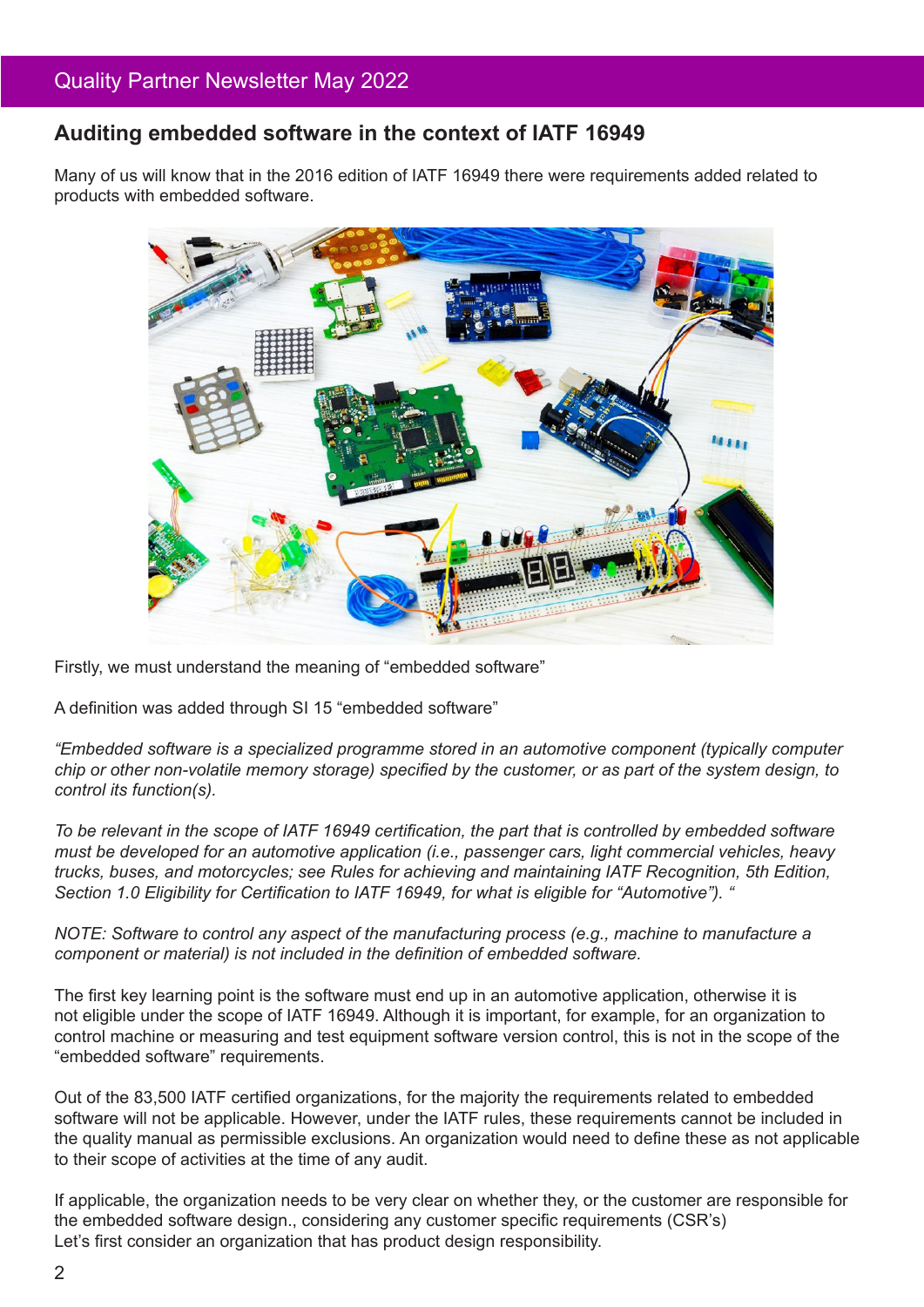All the requirements in 8.3 Design and development of products and services will apply, meaning the organization will need to apply a P-D-C-A documented design control process.

IATF requirements added to the design requirements related to embedded software are:

#### 8.3.3.1 Product design input

"The organization shall identify, document, and review product design input requirements as a result of contract review. Product design input requirements include but are not limited to the following:

h) embedded software requirements."

As with any product design it is important that the organization understands the requirements the software is expected to meet, including customer requirements.

Once the software is designed, considering the potential risks identified in the DFMEA, the next additional requirement relates to validation:

#### 8.3.4.2 Design and development validation

*"Design and development validation shall be performed in accordance with customer requirements, including any applicable industry and governmental agency-issued regulatory standards. The timing of design and development validation shall be planned in alignment with customer-specified timing, as applicable.* 

*Where contractually agreed with the customer, this shall include evaluation of the interaction of the organization's product, including embedded software, within the system of the final customer's product." Although managing change control while the software is under development is obviously important, there are additional requirements defined after the software is released.*

#### 8.3.6.1 Design and development changes — supplemental

*"For products with embedded software, the organization shall document the revision level of software and hardware as part of the change record."*

As part of their internal audit programme, an organization must undertake assessments to verify the effectiveness of their software development process, defined in the IATF requirement:

#### *8.3.2.3 Development of products with embedded software*

*"The organization shall use a process for quality assurance for their products with internally developed embedded software. A software development assessment methodology shall be utilized to assess the organization's software development process. Using prioritization based on risk and potential impact to the customer, the organization shall retain documented information of a software development capability selfassessment.* 

*The organization shall include software development within the scope of their internal audit programme (see Section 9.2.2.1)."*

The two software process development tools mentioned in Annex B of IATF 16949 are:

- Capability Maturity Model Integration (CMMI)
- Automotive SPICE® (Software Process Improvement and Capability Determination)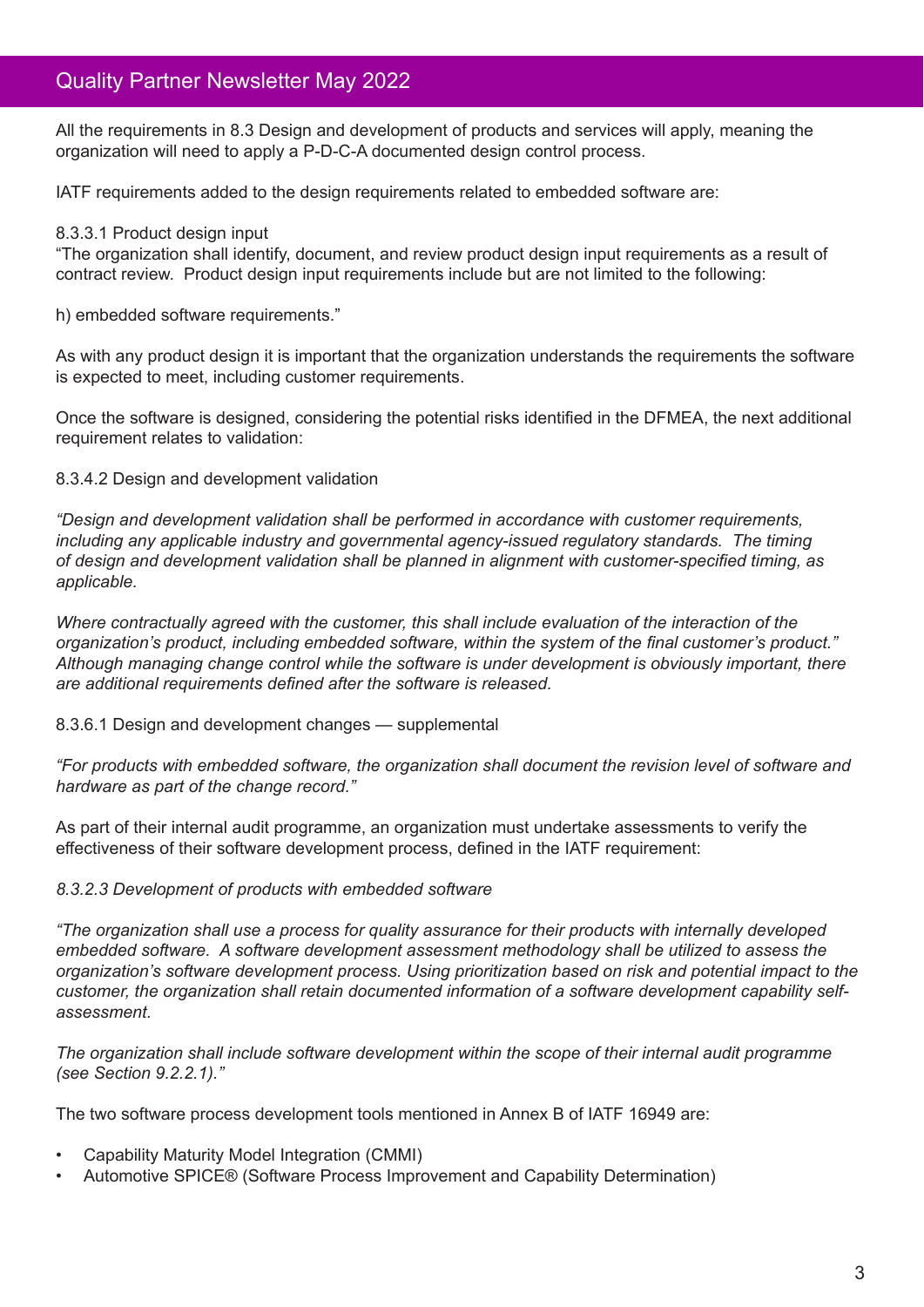Which tool an organization uses will depend on customer specific requirements, or, if there are not, the organizations decision.

As this forms part of the internal audit programme, any auditor undertaking the assessment needs to be competent against the requirements defined in 7.2.3, internal auditor competency, considering customer specific requirements.

If the organization purchases product with embedded software, IATF 16949 requires:

8.4.2.3.1 Automotive product-related software or automotive products with embedded software

*"The organization shall require their suppliers of automotive product-related software, or automotive products with embedded software, to implement and maintain a process for software quality assurance for their products.*

*A software development assessment methodology shall be utilized to assess the supplier's software development process. Using prioritization based on risk and potential impact to the customer, the organization shall require the supplier to retain documented information of a software development capability self-assessment."*

If second party audits are undertaken of suppliers either developing embedded software or manufacturing automotive products with embedded software, the auditors need to be competent against the requirements of 7.2.4 Second party auditor competency, again considering any customer specific requirements.

Finally, in the event of any customer concern or field related issue:

10.2.6 Customer complaints and field failure test analysis

*"The organization shall perform analysis on customer complaints and field failures, including any returned parts, and shall initiate problem solving and corrective action to prevent recurrence.*

*Where requested by the customer, this shall include analysis of the interaction of embedded software of the organization's product within the system of the final customer's product.*

*The organization shall communicate the results of testing/analysis to the customer and also within the organization."*

In auditing these requirements, these may be some audit questions to consider:

- Do you have any new products in development, or released products with embedded software?
- Who has the responsibility for the software design?
- If the organization, how is the embedded software development controlled, including validation and change control? (8.3.2.3, 8.3.4.2, 8.3.6.1)
- How are the potential risk of failure in the software assessed? (8.3.5.1)
- If embedded software design is outsourced how is this managed, including defining the input requirements for the software to the supplier? (8.4.2.3.1)
- What software development assessment methodology tool do you mandate the outsourced supplier to use, considering customer specific requirements? (8.4.2.3.1)
- What is the process for validating the embedded software meets the customer and organization requirements? (8.3.4.2)
- Once a product is approved, what is the process for ongoing software version change control? (8.3.6.1)
- If any customer or field related issues with the software, how are these dealt with, including the interaction with any customer systems? (10.2.6)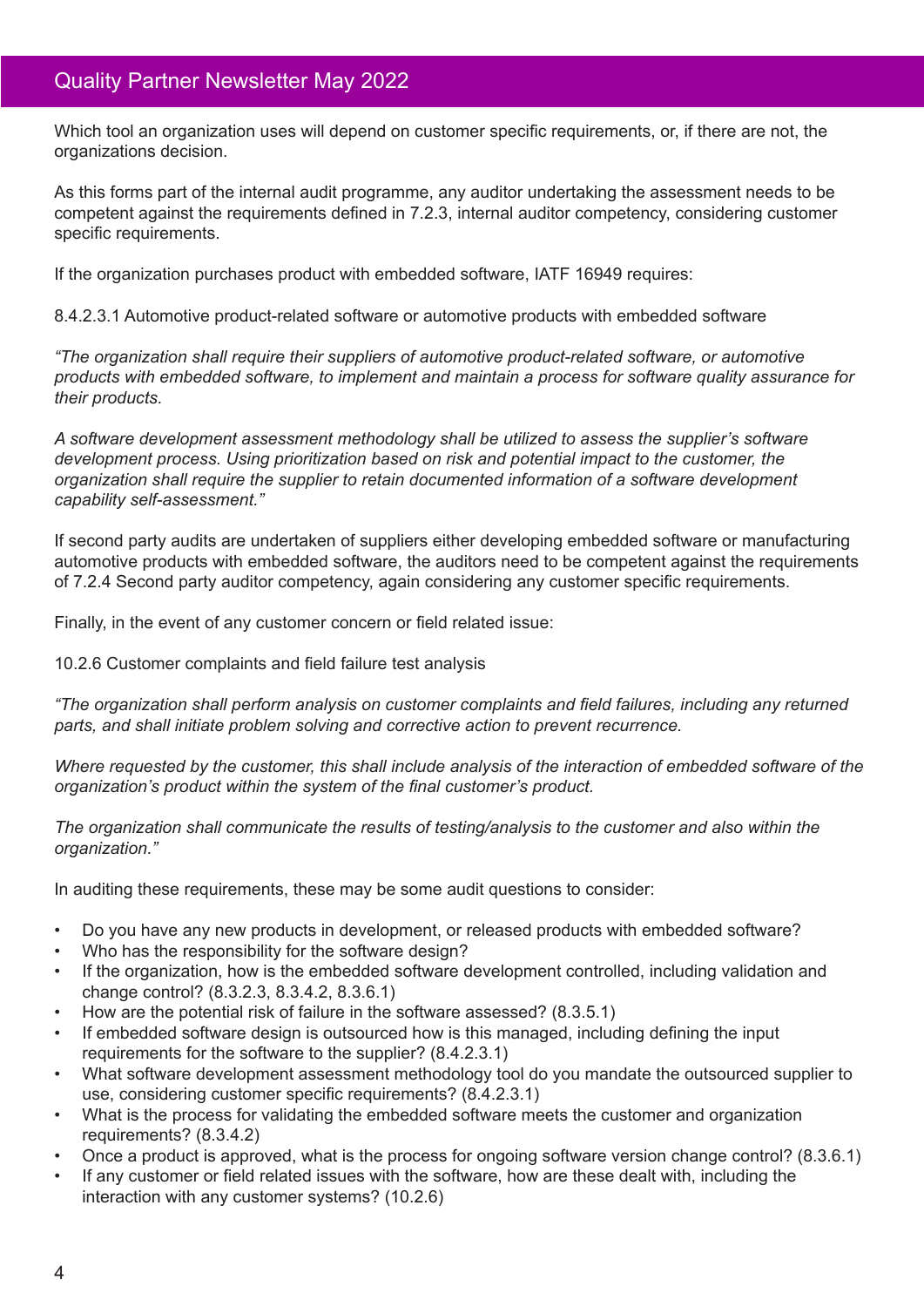## **Production Maturity Assessment**

Many of you reading this newsletter will work for organizations that are IATF 16949 certified.

The way the IATF scheme is structured is very much based on pass/fail criteria, with organizations having no understanding how their production process maturity matches world class criteria.

I have drafted a "Production Process Maturity Assessment", facilitating an assessment of:

- The robustness of an organizations manufacturing processes against 28 defined criteria. Each criterion is ranked 1 to 5, with 1 criterion not met, 3 IATF compliant, and 5 being world class. The assessment can be done for an organizations entire manufacturing process, or individual processes/cells/areas.



The output of the assessment could be an input into developing a "Manufacturing process improvement plan" required by IATF 16949 10.3.1.

If you are interested in trialling the assessment, please contact me with your e-mail, and I will send the criteria and scoring sheets for you to trial in your organization. All I ask for in return is your feedback, with the summary score and any opportunities to improve the criteria. All information received will be treated with confidentiality.

Your inputs will be used to refine the assessment prior to formal launch.

## **Auditing shifts**

In IATF requirement 9.2.2.3 Manufacturing process audit it states:

*"Within each individual audit plan, each manufacturing process shall be audited on all shifts where it occurs, including the appropriate sampling of the shift handover."*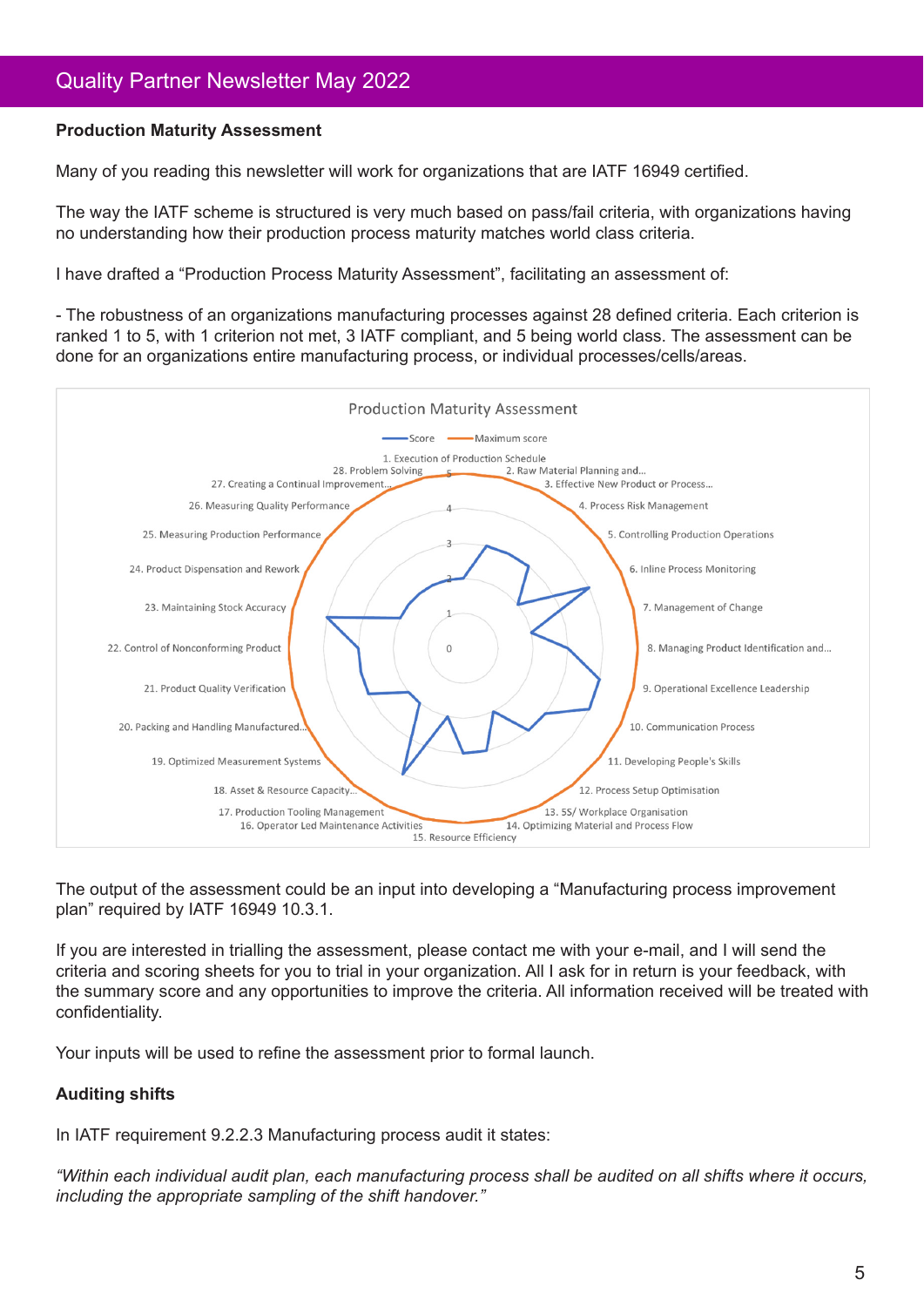Due to some differences in interpretation, IATF issued FAQ 19 related to this that states:

*"Each audit does not have to cover all shifts in one audit (for example an audit of the pressing process could be done on shift 1 and 2, sampling shift changeover in year 1, and then in year 2 or 3 an audit undertaken on the third shift for pressing). However, all manufacturing processes must be audited on all shifts over a three-year cycle, the frequency depending on risk, performance, changes etc."*

So why do IATF put emphasis on auditing shifts, especially in manufacturing, and how should and audit programme be developed and how should the auditor plan and undertake the audit?

Firstly, an organization must prepare an audit programme, In ISO9000 the definition of an audit programme is:

*"set of one or more audits planned for a specific time frame and directed towards a specific purpose"*

According to IATF 16949 the audit programme should consider criticality of the processes, internal and external performance, changes, and results of previous audits. In planning, the person creating audit programme needs to have a clear understanding of the organization manufacturing processes and shift patterns.

A good source of information to understand the different manufacturing processes is to review the process flow charts for the different types of products manufactured. Remember the requirement is not each manufacturing cell, or each machine, but each manufacturing process on each shift.

Let's look at an example. An organization manufacture's a range of injection moulded components, on machines ranging from 50 tonnes to 500 tonnes, some parts are shipped direct to the customer, and some go to assembly cells for assembly to meet customer requirements. In one of the assembly cells, mating parts are joined together by ultrasonic welding, before final assembly. For some parts, after assembly they are sent to an outsourced supplier for painting, returned for final inspection, and then dispatched.

In injection moulding there are three shifts, working 5 days a week, starting on Sunday at 12.00 midnight until 8.00am, and then 8.00am to 4.00pm and 4.00pm until midnight.

There is also a dedicated weekend shift with two crews in injection moulding, starting at 8.00pm Friday until 8.00am Saturday, 8.00am to 8.00pm, 8.00pm to 8.00am and 8.00am to 8.00pm Sunday.

In assembly, they only work days, with overtime when needed, 8.00am to 5.00pm.

So, at minimum, the following must be covered in the three-year audit cycle:

- Injection moulding, 3 shifts, Monday to Friday (00.00-08.00, 08.00 -16.00, 16.00 00.00)
- Injection moulding 2 shifts, Friday to Sunday  $(20.00 08.00, 08.00 20.00)$
- Assembly day shift
- Ultrasonic welding day shift

An example of an audit programme for manufacturing process audits is shown below. In this example the organization is doing more than the minimum requirement of auditing each manufacturing process on all shifts every 3 years.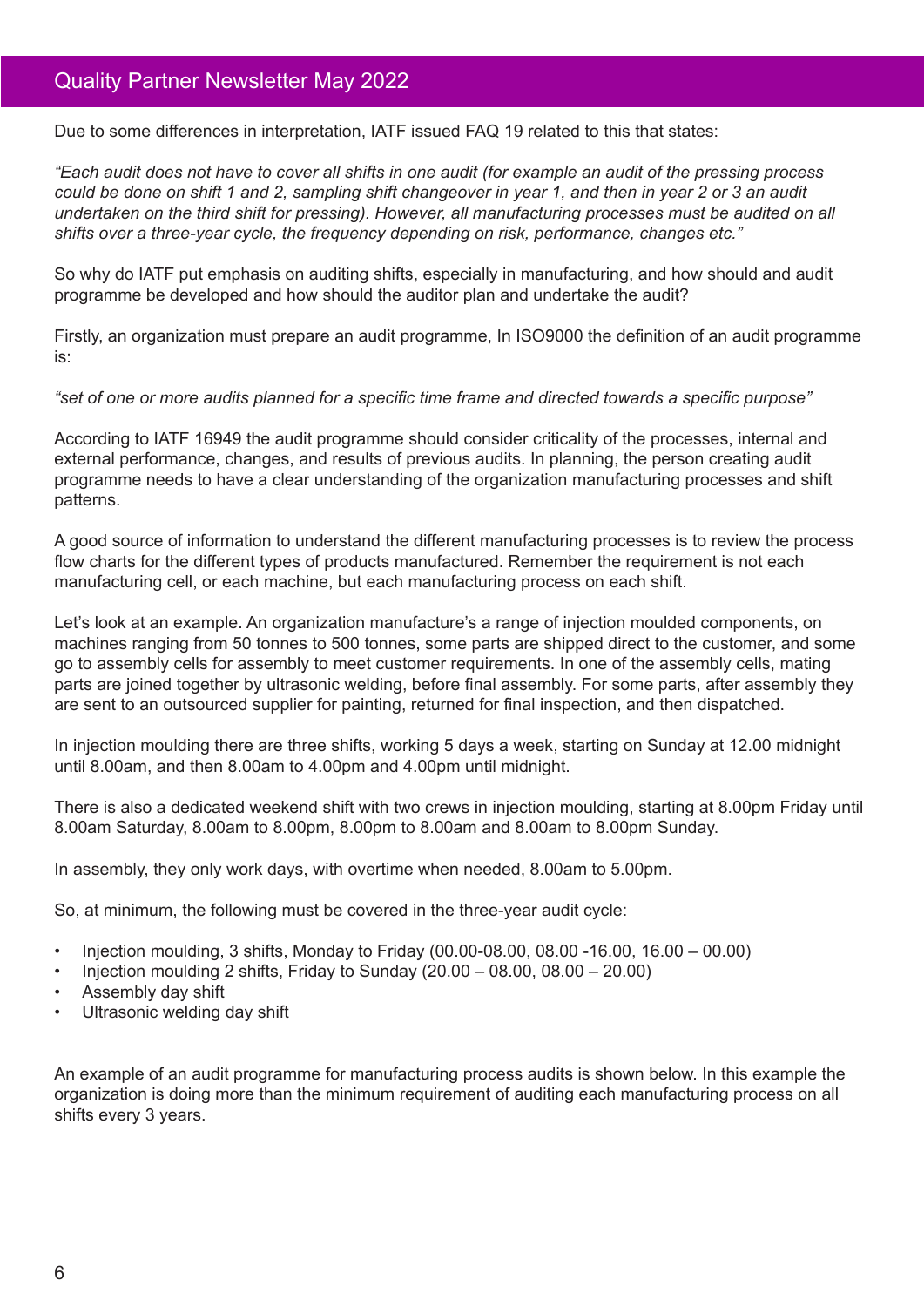| Manufacturing<br>process                   | Jan | Feb                       | March                     | April        | May | June                      | July | Aug | Sept | Oct | Nov          | Dec |
|--------------------------------------------|-----|---------------------------|---------------------------|--------------|-----|---------------------------|------|-----|------|-----|--------------|-----|
| Injection<br>Moulding<br>Weekday<br>shifts |     | Shift 1<br>and<br>shift 2 |                           |              |     | Shift 2<br>and<br>shift 3 |      |     |      |     |              |     |
| Injection<br>Moulding<br>Weekend shift     |     |                           | Shift 1<br>and<br>shift 2 |              |     |                           |      |     |      |     |              |     |
| Assembly day<br>shift                      |     |                           |                           | Day<br>shift |     |                           |      |     |      |     | Day<br>shift |     |
| Ultrasonic<br>welding day<br>shift         |     |                           |                           |              |     | Day<br>shift              |      |     |      |     |              |     |

- Auditor should verify effectiveness of shift handover
- Each audit should verify effective implementation of PFMEA and control plan
- Each audit should sample applicable customer specific requirements

In undertaking these audits, auditors must also sample shift handovers.

So, it is important when planning an individual audit, to consider timing to ensure appropriate sampling of shift handover. For example, if auditing in injection moulding, the auditor could plan to start the audit at 6.00am to 10.00am and would then be there during the handover at 8.00am.

Next let's consider the audit planning for a specific manufacturing process audit. The definition in ISO9000 of audit plan is:

*"Description of the activities and arrangements for an audit"*

Like any process approach audit, the key to undertaking an effective audit is good planning. Whereas the audit programme may say to the auditor they must audit injection moulding shift 1 and 2, the programme would normally not say which machine/cell/product to audit.

As part of the preparation, the auditor should review internal and external performance data, which could include customer complaints, internal ppm, OEE and other relevant data to determine the specific machine/ cell or product to cover in the scope of the audit.

The next task would be to retrieve the relevant PFMEA and control plan, customer specific requirements and performance data, and use these to define specific questions/focuses areas for the audit. When undertaking the audit, what should the auditor look for at shift change?

The key thing is observation. The purpose of observing the shift change is to verify the effectiveness of the internal communication process.

A typical practice is, maybe 15 minutes before the end of the shift, is for the team leader/supervisor to meet with the incoming team leader/supervisor to exchange information, that could include but not limited to

- Performance against KPI's
- Progress against the production plan
- Quality issues encountered
- Machine issues encountered
- Machine/material changeovers planned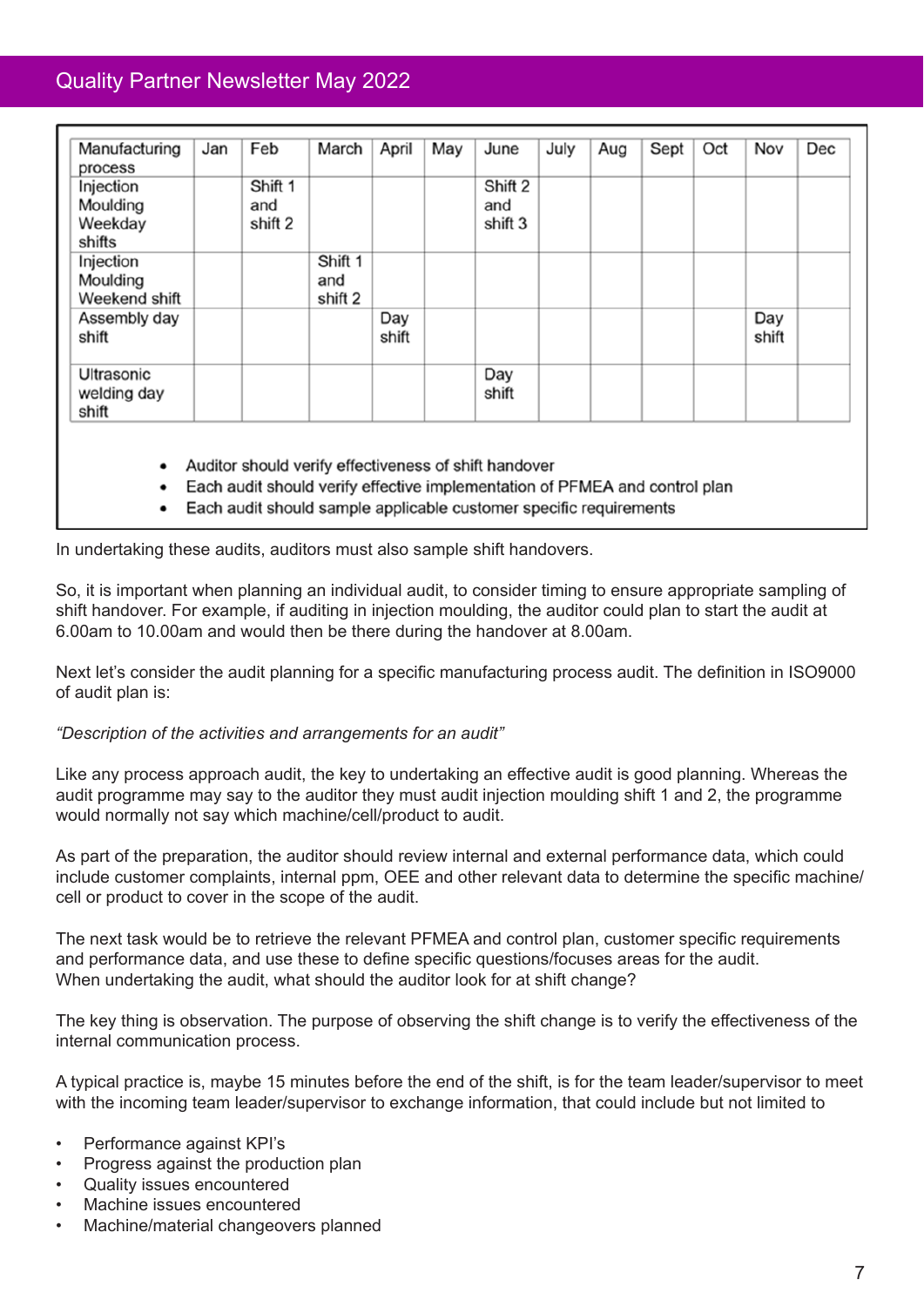

By observing and listening, the auditor can pick up audit trails to follow on the next shift. If needed the auditor can question the outgoing or incoming shift leader/supervisor, seeking clarification on any issues discussed.

There is no requirement in IATF 16949 that the shift communication is documented, but in many organizations a record of the communication is maintained in a shift logbook or communication board.

In the audit report, the timing of the audit (for example 6.00am to 10.00am) needs to be clearly reported, along with notes to give evidence of the auditing of the shift changeover. If allowed by the organization policies, a photograph/video of the handover can be retained as evidence as part of the audit evidence.

# **Questions and answers**

## **Supplier development**

## **Question**

We are looking to develop our supplier development process and looking to MAQMSR. Is this still available and is Rev 2 the latest version?

| <b>QUALITY MANAGEMENT</b><br><b>SYSTEM DOCUMENT</b> |                                                              |                                                               |
|-----------------------------------------------------|--------------------------------------------------------------|---------------------------------------------------------------|
|                                                     |                                                              | Second Edition                                                |
|                                                     |                                                              | September, 2017                                               |
|                                                     |                                                              |                                                               |
| <b>Sub-Tier Suppliers</b>                           |                                                              | Minimum Automotive Quality Management System Requirements for |
|                                                     | Sections of IATF 16949 selected for supplier QMS development |                                                               |
|                                                     | International<br><b>Automotive</b>                           |                                                               |
|                                                     | <b>Task Force</b>                                            |                                                               |
|                                                     |                                                              |                                                               |



*Quality Patrner's expert, Paul Hardiman*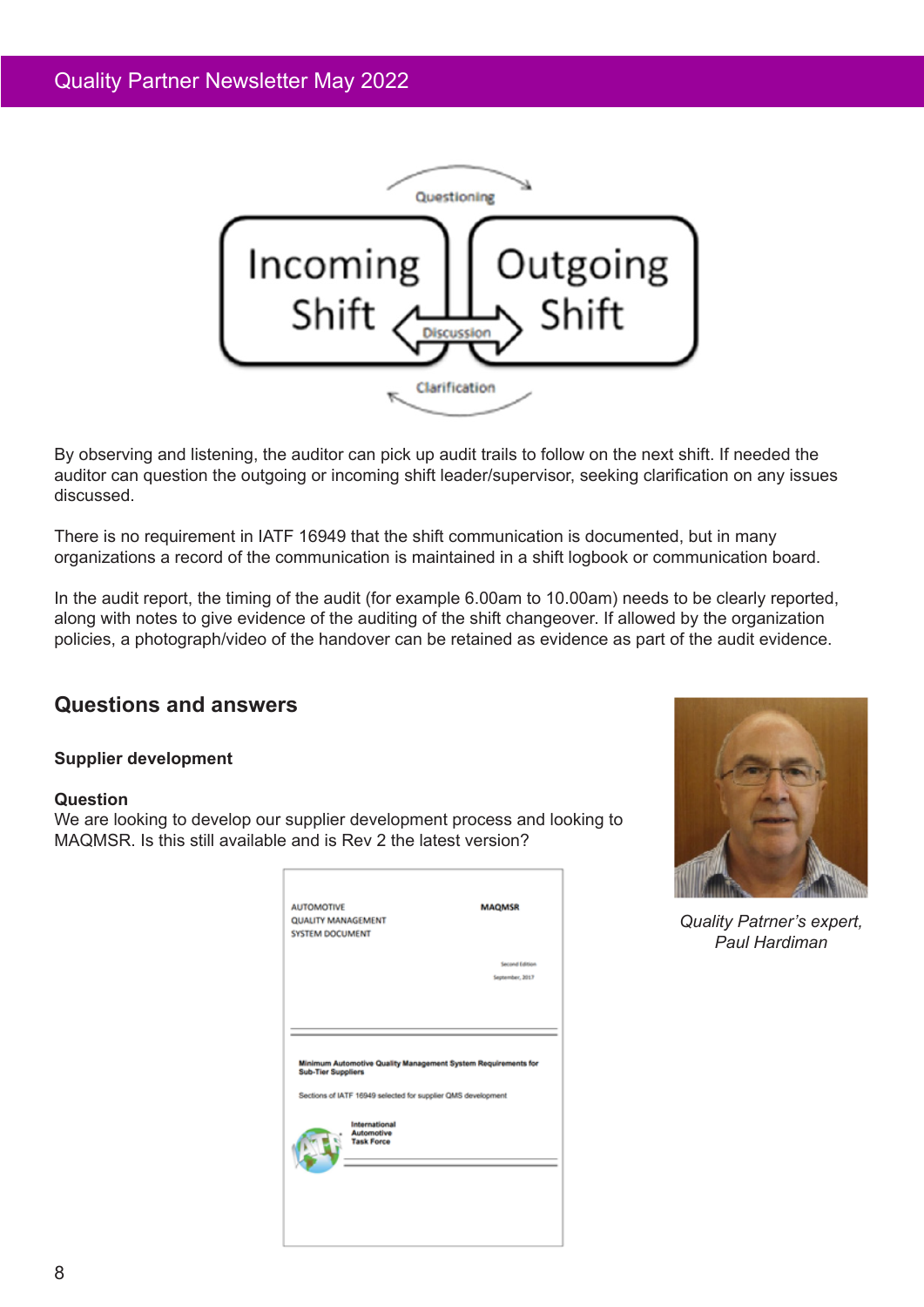#### **Answer**

Yes, MAQMSR is still available and can be accessed from the IATF Global Oversight website under customer specific requirements

#### https://www.iatfglobaloversight.org/oem-requirements/customer-specific-requirements/

The document is included in both the Ford and Stellantis (ex FCA) headings.

The initial intent of this document was as a steppingstone for ISO9001 certified organizations to demonstrate they were developing their management systems towards IATF compliance/certification. For some ISO9001 certified organizations, especially smaller in size with limited resources, meeting all the additional IATF requirements can appear daunting,

Using MAQMSR, which defines some key initial IATF requirements to focus on, this, coupled with support from their automotive customers, can appear to be a practical approach that can be achieved in a shorter timescale than full compliance with IATF 16949.

An IATF certified organization can promote the use of MAQMSR to its ISO9001 certified suppliers, maybe initially requiring then to undertake a gap analysis using the requirements and develop an implementation plan.

They could then either audit the suppliers to monitor the suppliers progress or provide supplier development support in understanding and meeting the requirements.

#### **Supplier certification**

#### **Question**

I just wanted to pull on your knowledge regarding certification. It appears that one of our suppliers has IATF 16949, however they are stating that they do not have ISO9001?

We have an approved supplier list, and in every case, we have (2) certificates, ISO 9001 & IATF16949 I have checked the certificate number of the supplier on the Global oversight weblink, and it is valid certificate.

Just wondered how they can have one but not the other.

#### **Answer**

For an organization to be certified to IATF 16949 they must have an implemented process-based Quality Management System (QMS) that meets all the requirements of ISO9001 and IATF 16949.

In the foreword to IATF 16949 it states "This automotive QMS Standard cannot be considered a standalone QMS Standard but has to be comprehended as a supplement to and used in conjunction with ISO 9001:2015"

It is the organizations decision on whether they ask the certification body, not only for an IATF 16949 certificate, but also an ISO9001 certificate.

This decision could be influenced by factors such as if they manufacture non-automotive products, which, according to the IATF rules, would not be covered/audited in any IATF 16949 third party audit.

To obtain the additional ISO9001 certificate, the certification body, to satisfy accreditation rules, will add additional audit time and normally charge an additional certificate fee.

This is normally for this reason that organizations, who only supply automotive products, elect only to have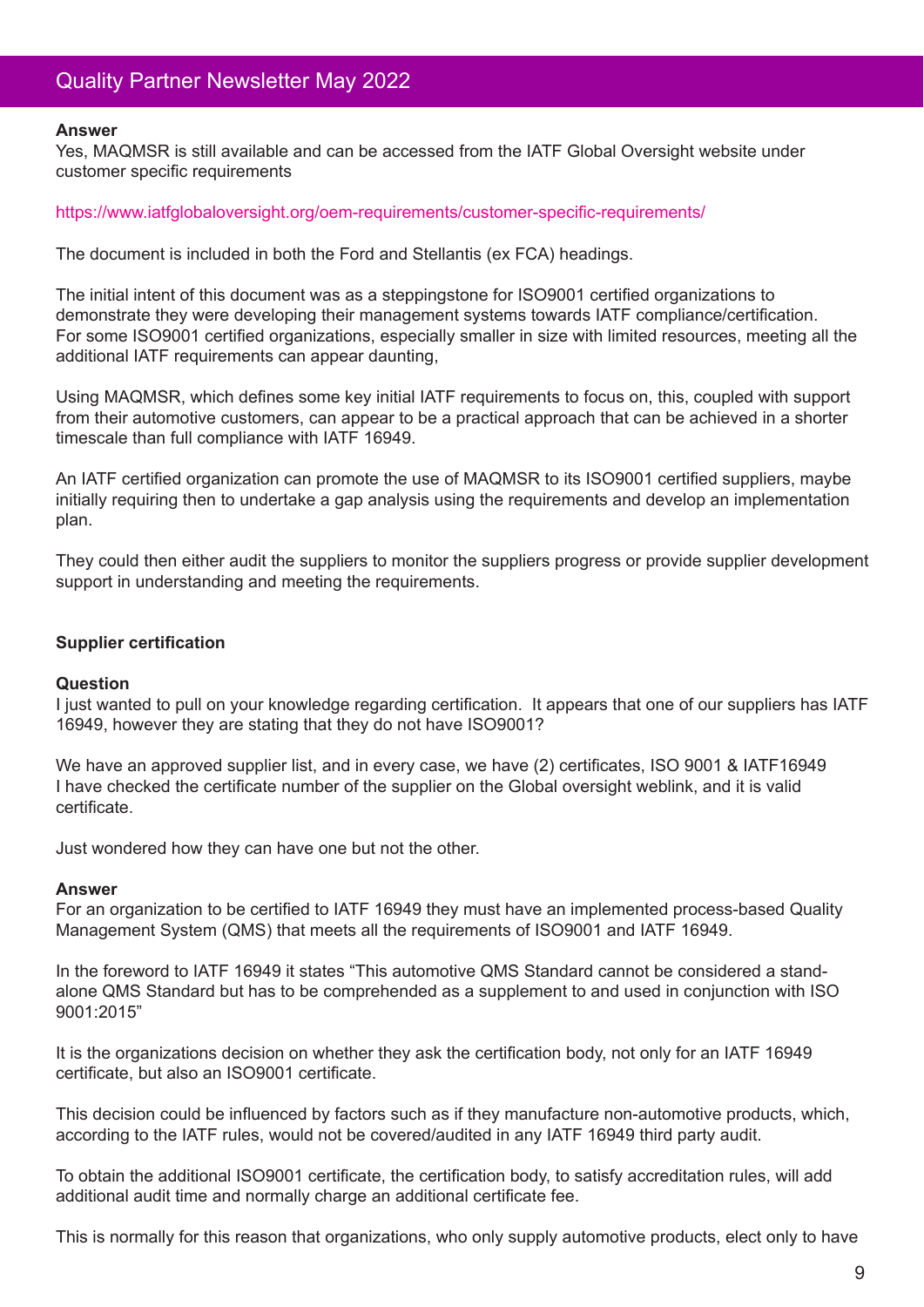an IATF 16949 certificate, and not an additional ISO9001 certificate.

### **Control of special characteristics**

#### **Question**

We have several special characteristics defined in our control plans. Some have been identified by the customer, and some as part of our risk analysis (PFMEA), including both product and process characteristics. Do we have to use SPC and calculate process capability for all special characteristics?



#### **Answer**

The first thing we need to understand are customer specific requirements related to identification and control of special characteristics.

This relates to the IATF requirement:

*8.2.3.1.2 Customer-designated special characteristics*

*The organization shall conform to customer requirements for designation, approval documentation, and control of special characteristics.*

Next let's look at other relevant IATF 16949 requirements:

#### 8.3.3.3 Special characteristics

*"The organization shall use a multidisciplinary approach to establish, document, and implement its process(es) to identify special characteristics, including those determined by the customer and the risk analysis performed by the organization, and shall include the following:*

*b) development of control and monitoring strategies for special characteristics of products and production processes;"*

This is further reemphasised in IATF requirement 8.5.1.1. Control Plan:

*"c) methods for monitoring of control exercised over special characteristics (see Annex A) defined by both the customer and the organization;"*

Finally in 9.1.1.1 Monitoring and measurement of manufacturing processes:

9.1.1.1 Monitoring and measurement of manufacturing processes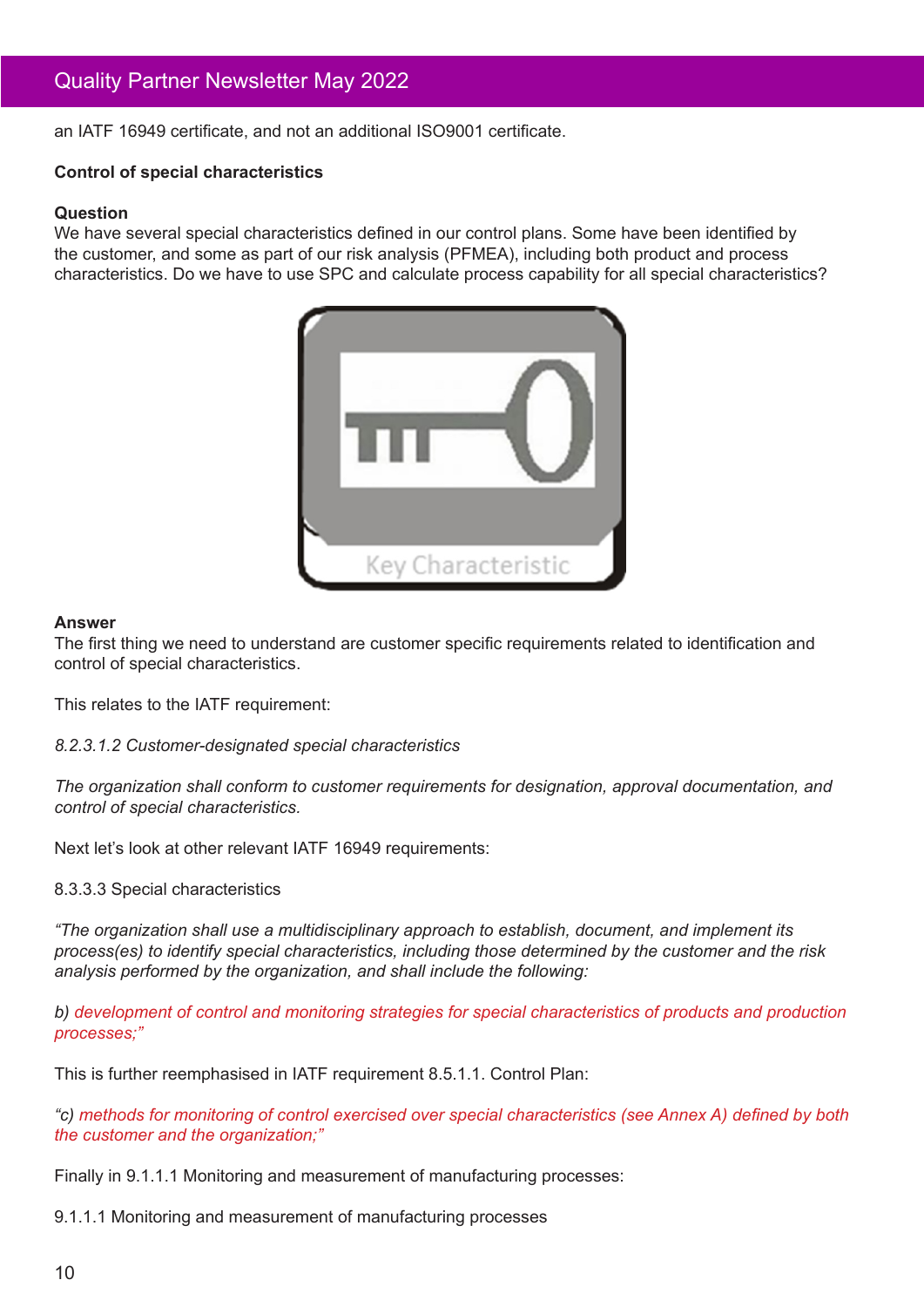*"The organization shall perform process studies on all new manufacturing (including assembly or sequencing) processes to verify process capability and to provide additional input for process control, including those for special characteristics."*

So, to summarise:

- An organization must use a multidisciplinary team to identify special characteristics, considering any customer specific requirements
- The criteria used for identifying special characteristics as part of the risk analysis (FMEA) needs to be defined (e.g., Severity, Severity x Occurrence etc.)
- A monitoring strategy needs to be defined for each special characteristic, whether product or process characteristics
- SPC could be a monitoring strategy, but is not mandated unless defined in agreed customer specific requirements
- An organization must perform process capability studies for new products/processes, focused on special characteristics. The capability indices (e.g., Ppk, Cpk) used, and acceptance criteria will depend on either customer specific requirements, or the organization's own defined criteria

## **Customer specific requirements**

#### **Question**

An organization at tier 3 in the supply chain is aware that some of their supplied products ends up being used in a Ford car. Do they have to meet all the Ford customer specific requirements?

#### **Answer**

The answer is a definite no!

IATF 16949 requirement 4.3.2 states:

*"Customer-specific requirements shall be evaluated and included in the scope of the organization's quality management system."*

The definition of customer in ISO9000: 2015 is:

*"person or organization that could or does receive a product or a service that is intended for or required by this person or organization."*

So, in this case, the customer is the second-tier supplier. The organization must understand and meet their requirements (customer and customer specific requirements)

## **Foundation FMEA**

#### **Question**

I have been asked about this and have struggled to find much information. Can you tell me whether it is now a requirement to implement a Foundation FMEA for achieving certification to IATF 16949? If so what format/scoring method is acceptable to meet the standard?

## **Answer**

There is no specific reference to Foundation FMEA in IATF 16949, so, as such, it is not a requirement. However, firstly we need to understand customer specific requirements.

Some OEM's mandate the use of Foundation FMEA, such as Ford, stating in their CSR's: